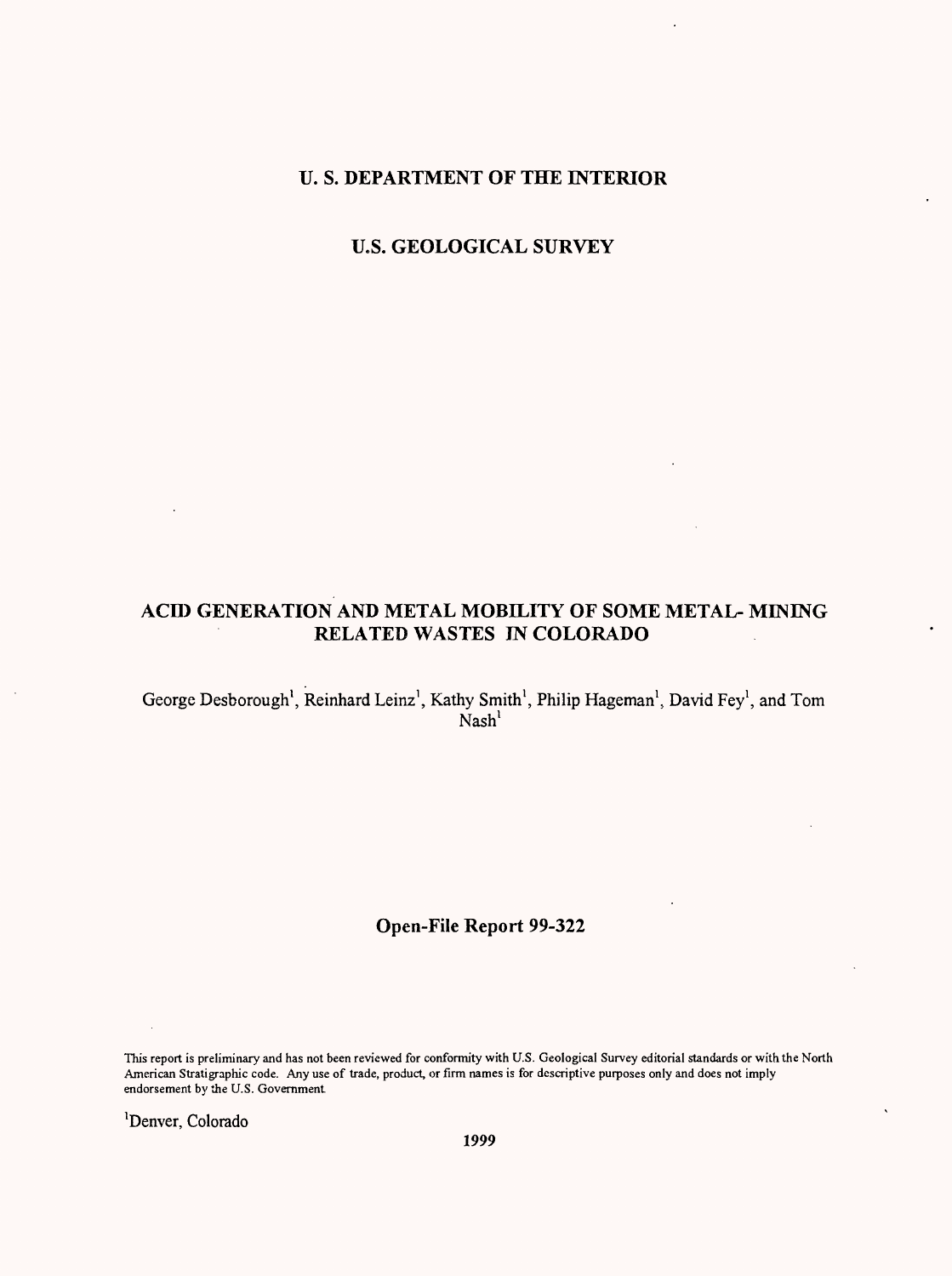# **CONTENTS**

 $\ddot{\phantom{a}}$ 

|                                                                                    | Page |
|------------------------------------------------------------------------------------|------|
|                                                                                    |      |
|                                                                                    |      |
| Mineralogical, chemical, and leaching studies of four metal-mining related wastes. |      |
|                                                                                    |      |
|                                                                                    |      |
|                                                                                    |      |
| Acid-generating capacities of some Fe-dominant secondary sulfates 10               |      |
| Significance of jarosite-member minerals of the alunite group in acid-generating   |      |
|                                                                                    |      |
|                                                                                    |      |
|                                                                                    |      |
|                                                                                    |      |

# FIGURES

| Figure 1. Cations dissolved in each of the three leachates of Mayday <0.090 mm       |  |
|--------------------------------------------------------------------------------------|--|
|                                                                                      |  |
| Figure 2. Cations dissolved in each of the three leachates of Venir <0.090 mm        |  |
|                                                                                      |  |
| Figure 3. Cations dissolved in each of the three leachates of Yukon <0.090 mm        |  |
|                                                                                      |  |
| Figure 4. Cations dissolved in each of the three leachates of Sunday No. $2 < 0.090$ |  |
|                                                                                      |  |

# TABLES

| Table 1. Minerals found in wastes of the May Day, Venir, Yukon, and Sunday No. 2.5            |
|-----------------------------------------------------------------------------------------------|
| Table 2. Concentrations of selected elements in untreated, dry sized (<0.090 mm) and          |
| an acetone decanted solids fraction from <0.090 mm splits from four waste                     |
|                                                                                               |
| Table 3. Concentrations of 12 elements dissolved in each of three serial leachates of         |
| 1-gram samples of the $\leq 0.090$ mm fraction from $\sum_{i=1}^{n}$ was epiles determined by |
|                                                                                               |
| Table 4. Concentrations of selected elements dissolved in each of three serial leachates      |
| for 0.5 g of $\leq$ 0.090 mm fractions from four waste piles determined by ICP/MS             |
|                                                                                               |
| Table 5. Sum of selected metals dissolved in two sets of three passive 24 hour serial         |
| leachates of the four mine-related waste dumps<br>10                                          |
| Table 6. Minimum measured acid-generating capacity of four soluble hydrated Fe                |
| sulfates determined by exposing each of them to 2 L of deionized water for 24 h. 11           |
| Table 7. Relations of X-ray diffraction detected jarosite in metal-mining related wastes      |
| and the final pH of their leachates after exposure of 100 grams of waste to 2 L               |
|                                                                                               |
|                                                                                               |

 $\bar{z}$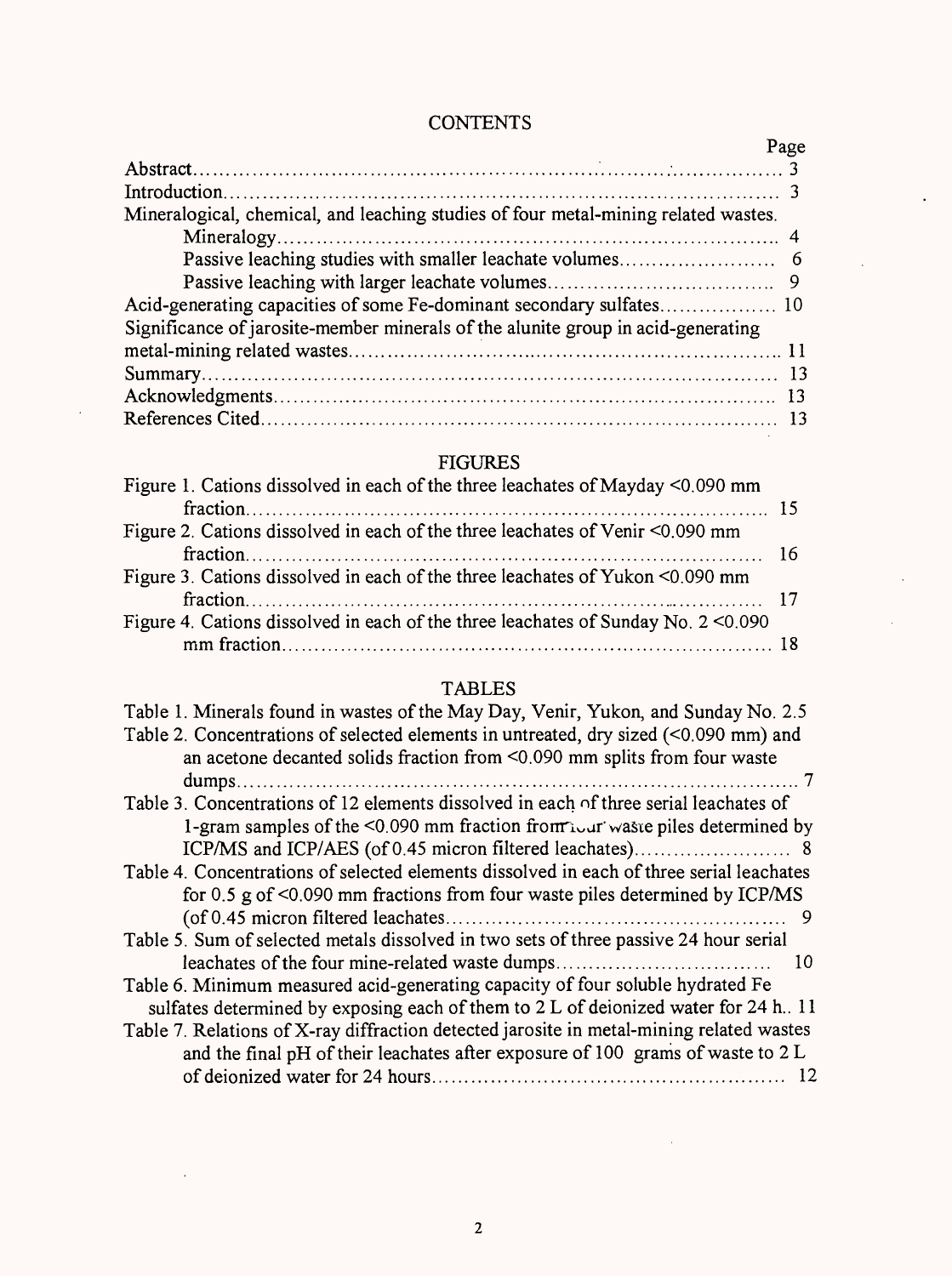#### **ABSTRACT**

Four metal-mining related wastes, two from near Silverton, Colorado, and two from near Leadville, Colorado were studied in the laboratory to evaluate mineralogy, chemistry, and their reactions to multiple deionized water leachates in solid:leachate ratios ranging from 1:20 to 1:8,000. These wastes were weathered for more than 50 years, but still contain pyrite and minor Cu, Zn, and Pb.

Mineralogical studies did not determine the acid-generating phase, but in two sets of three serial leaches, significant acid-generation was measured, showing that initial solid:leachate ratios of 1:20 or 1:4,000 do not completely remove acid-generating phases in 24 h. Leaching studies used a passive method in which deionized water was poured onto the samples and the mixture was stirred once for five seconds after one hour, but at rest otherswise for 24 h in glass beakers.

Three large volume serial leaches of  $1:4,000, 1:8,000, 1:8,000$  produced  $44-63$  times more acid than three small-volume 1:20, 1:200, 1:100 leaches conducted under identical laboratory conditions. In terms of dissolved metals that are potentially toxic to aquaticlife; Cu was two to six times higher in the large-volume leachates (than in the smallvolume leachates), Zn was more than two times higher in the large-volume leachates (than in the small-volume leachates), and Pb was two to seventeen times higher in the large-volume leachates (than in the small-volume leachates). Hydrolysis of Fe and the associated precipitation of amorphous orange Fe-oxide appears to be a source of acid generation in both the small-volume and large-volume leachates. We suspect that unidentified Fe sulfates were mainly responsible for generated acidity in leachates.

The study of large-volume leachate exposures of surficial metal-mine wastes to deionized water of pH about 5 was intended to simulate spring/summer snowmelt runoff; if this approach is appropriate, it shows that large amounts of acid generation and associated toxic-metal mobility may be relevant factors in water-quality degradation in terms of Class 1 Aquatic Life standards.

#### **INTRODUCTION**

This study was done for the mine waste characterization project that is focussed on the chemical, mineralogical, physical, biological^ and geopyhsical aspects of abandoned mine land (AML) wastes in the Rocky Mountain region. The effort here is directed toward the mineralogical and chemical characteristics of surfical wastes from four waste piles and the reactions of these waste samples with deionized water in the laboratory. The wastes we studied contain significant pyrite, and minor amounts of zinc and lead (originally in sphalerite and galena); and all of them have been exposed to natural weathering for more than 5 decades.

Surficial waste sampling was done in such a way as to minimize sampling error to 17 percent or less by sampling the < 2 mm fraction in 30 equally-spaced cells on the surface of each waste pile and them compositing these into one homogeneous sample prior to further study.

The four samples studied here include the samples from waste piles at the May Day and Yukon mines along Cement Creek near Silverton, Colorado and the Venir and Sunday No.2 mines near Leadville, Colorado. The two waste piles near Silverton occur at elevations of about 9,880 feet above mean sea level; the two waste piles near Leadville

3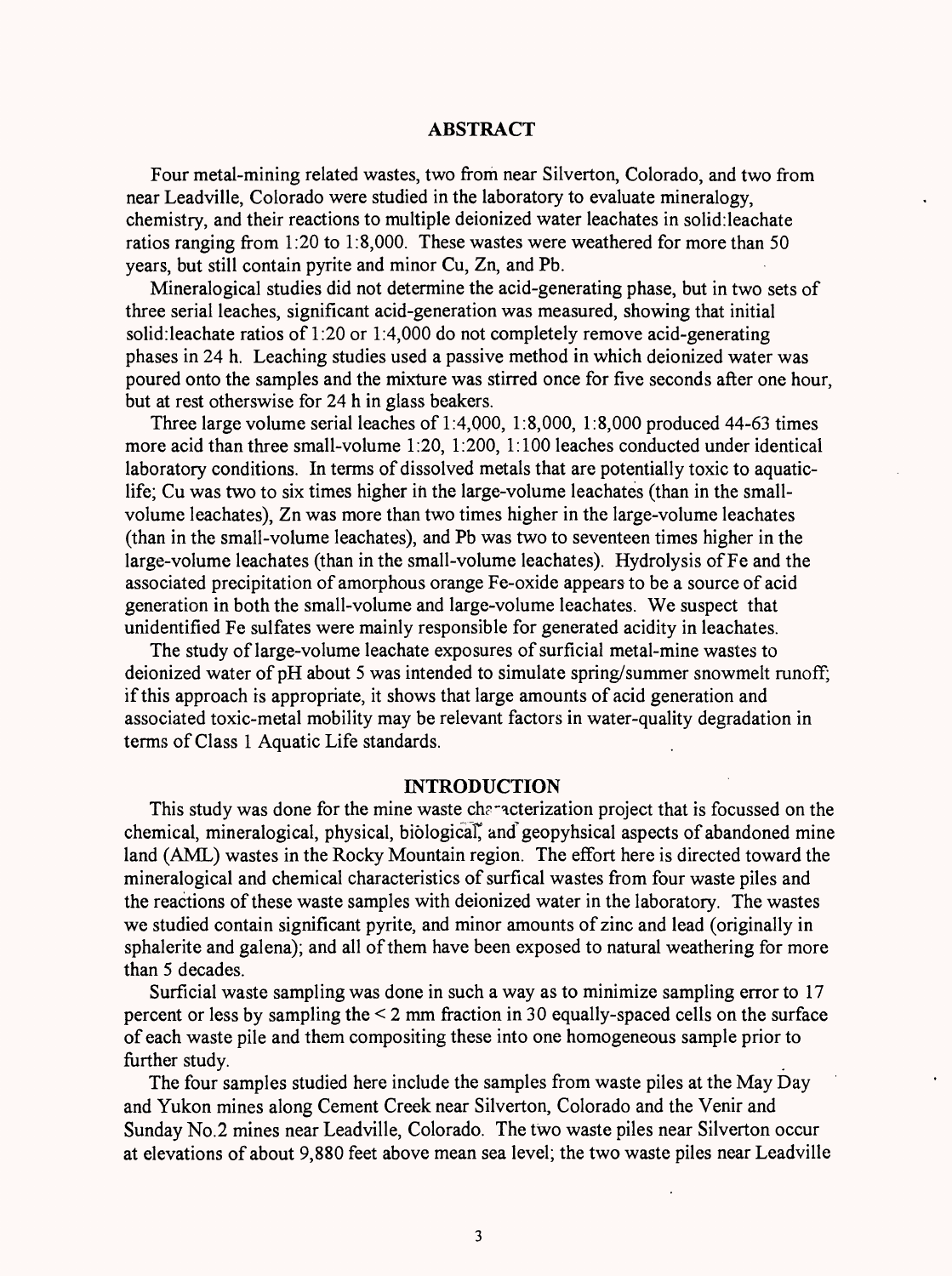occur at elevations between 11,600 and 12,000 feet above mean sea level. Both areas receive between 40-50 inches of precipitation per year, and most of it is as snowfall.

## **MINERALOGICAL, CHEMICAL, AND LEACHING STUDIES OF FOUR METAL MINING RELATED WASTES** MINERALOGY

Splits of the < 2mm fraction, aggregating several kg each from the May Day and Yukon mines (both from near Silverton, CO) and from the Venir and Sunday No. 2 mines, (both from near Leadville, CO) were studied in the laboratory. The mineralogy of each of these was studied by X-ray diffraction, non-destructive X-ray fluorescence analysis, microscopic methods, preparation of heavy-mineral concentrates, and separation of size fractions by dry sieving and by decantation of acetone slurries. X-raydiffraction (XRD) studies used Ni-filtered Cu  $K_{\alpha}$  radiation in diffractometer mode. Minerals found by these methods are given for each of the four wastes in Table 1. Minerals listed for the <0.150 mm fraction, obtained by dry sieving, represent the major minerals in each sample. On a short-term basis (24-48 h.) most of these are relatively insoluble and none of them have a large acid-neutralizing or large acid-generating potential.

Also in Table 1 are minerals in the heavy-mineral concentrate of three other size fractions. These concentrates were obtained by mechanical panning on a Wilfley table (English and others, 1987) using deionized water ( $pH = 4.9-5.2$ ) in a solid:liquid ratio of 1:600 in order to minimize acid generation from the solids (maintain a pH above 4.0). These concentrates reveal that pyrite is present in all sized fractions. Anglesite crystals in the size range of about 0.010-0.020 mm were identified in the two smallest size fractions of the May Day and Venir wastes (table 1) by scanning electron microscopy (SEM) using an energy-dispersive X-ray fluorescence detector in semi-quantitative analysis mode. XRD analysis confirmed anglesite which is a product of oxidation of galena. Cerrusite was identified in the Sunday No. 2 heavy-mineral concentrates as small (<0.020 mm) crystals, and as crusts or coatings on galena.

The acetone decantation solid concentrates (table 1) were obtained using about 20 g of dry-sized  $(2 \text{ mm})$  solids in 500 ml of acetone, shaking the mixture in a circular motion before immediate a cantalion of the slurries for which the solids were retained on filter paper. The air-dried acetone decantations were studied by XRD and non-destructive XRF analysis. The minerals identified by XRD analysis are given at the bottom of Table 1; the XRF analyses for Fe, Cu, Zn, and Pb are given in Table 2 for these acetone decant solids.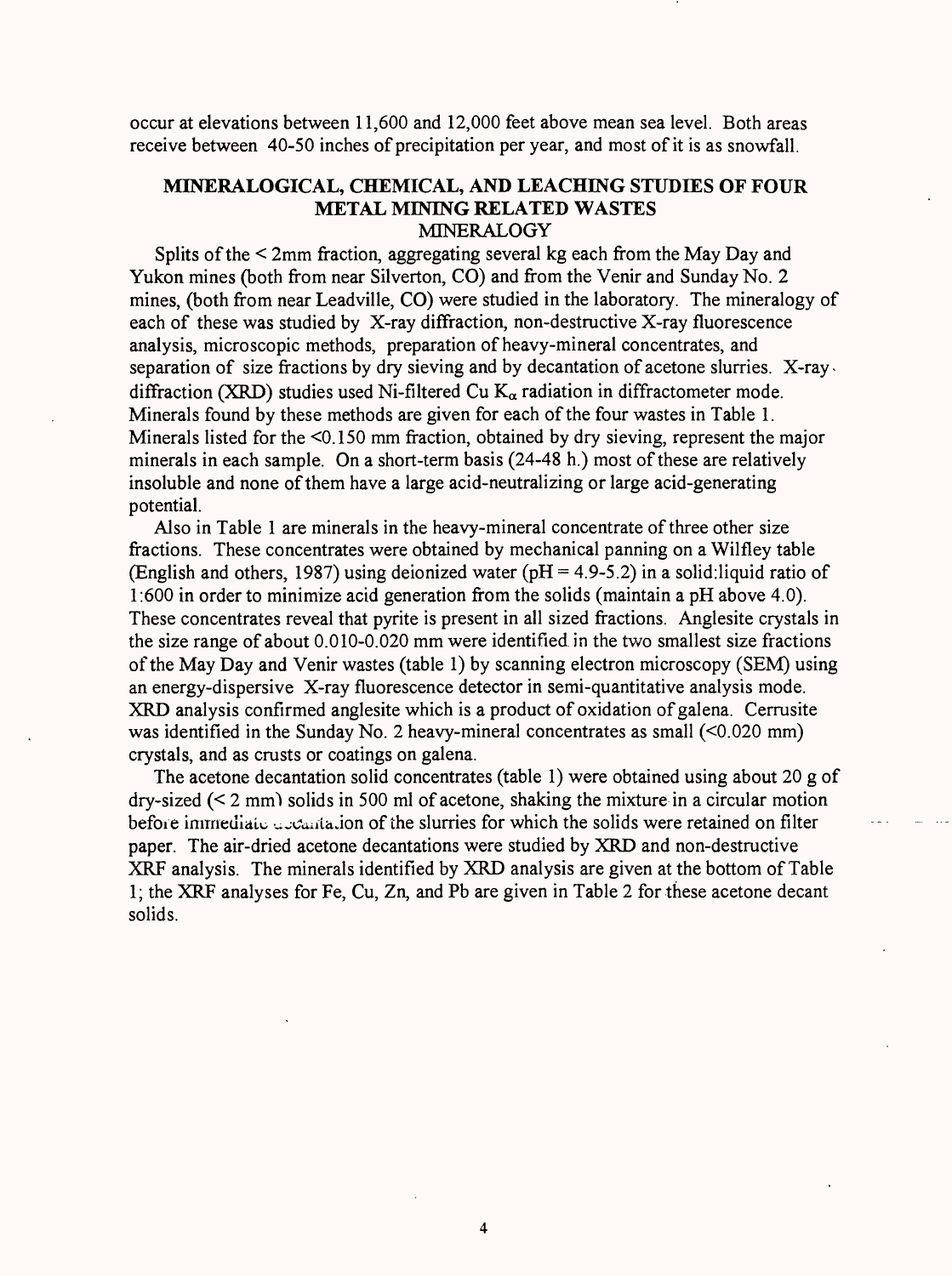## **Table 1.** Minerals found in wastes of the May Day, Venir, Yukon, and Sunday No. 2. [Minerals are listed in decreasing order of abundance]

#### **Bulk <0.150 mm Samples**

**May Day:** quartz, muscovite, jarosite, plagioclase, K-feldspar

**Venir:** quartz, muscovite, kaolinite, jarosite, K-feldspar

Yukon: quartz, plagioclase, muscovite, jarosite, pyrite

**Sunday No.** 2: quartz, jarosite, muscovite, kaolinite

|                                                                                     | Sized Fractions of Heavy-Mineral Concentrates |                                           |
|-------------------------------------------------------------------------------------|-----------------------------------------------|-------------------------------------------|
| $0.50 - 2.0$ mm                                                                     | $0.090 - 0.50$ mm                             | $0.090$ mm                                |
|                                                                                     | <b>May Day</b>                                |                                           |
| pyrite, galena coated                                                               | pyrite, ferberite, sphalerite,                | pyrite, ferberite,                        |
| with anglesite                                                                      | <0.050 mm anglesite                           | $< 0.050$ mm anglesite,<br>barite         |
|                                                                                     | Venir                                         |                                           |
| pyrite, $\leq 0.050$ mm                                                             | pyrite, <0.050 mm anglesite                   | pyrite, anglesite,                        |
| anglesite, ferberite                                                                | and barite, ferberite, native Au              | barite, ferberite,<br>native Au           |
|                                                                                     | Yukon                                         |                                           |
| pyrite, ferberite                                                                   | pyrite, ferberite                             | pyrite, ferberite                         |
|                                                                                     | <b>Sunday No.2</b>                            |                                           |
| galena coated with<br>cerrusite, pyrite,<br>sphalente, $\leq 0.050$ mm<br>cerrusite | <0.050 mm cerrusite, pyrite,<br>galena        | $<$ 0.050 mm cerrusite,<br>barite, pyrite |

Acetone Decantation Solids from <0.090 mm Fraction

**May Day:** quartz, jarosite, muscovite, chlorite (clinochlore), kaolinite, anglesite

**Venir:** quartz, muscovite, kaolinite, jarosite, chlorite (clinochlore), anglesite

Yukon: quartz, muscovite, jarosite, gypsum, kaolinite, anglesite, pyrite

**Sunday** No. 2: quartz, jarosite, muscovite, kaolinite, gypsum, anglesite (?)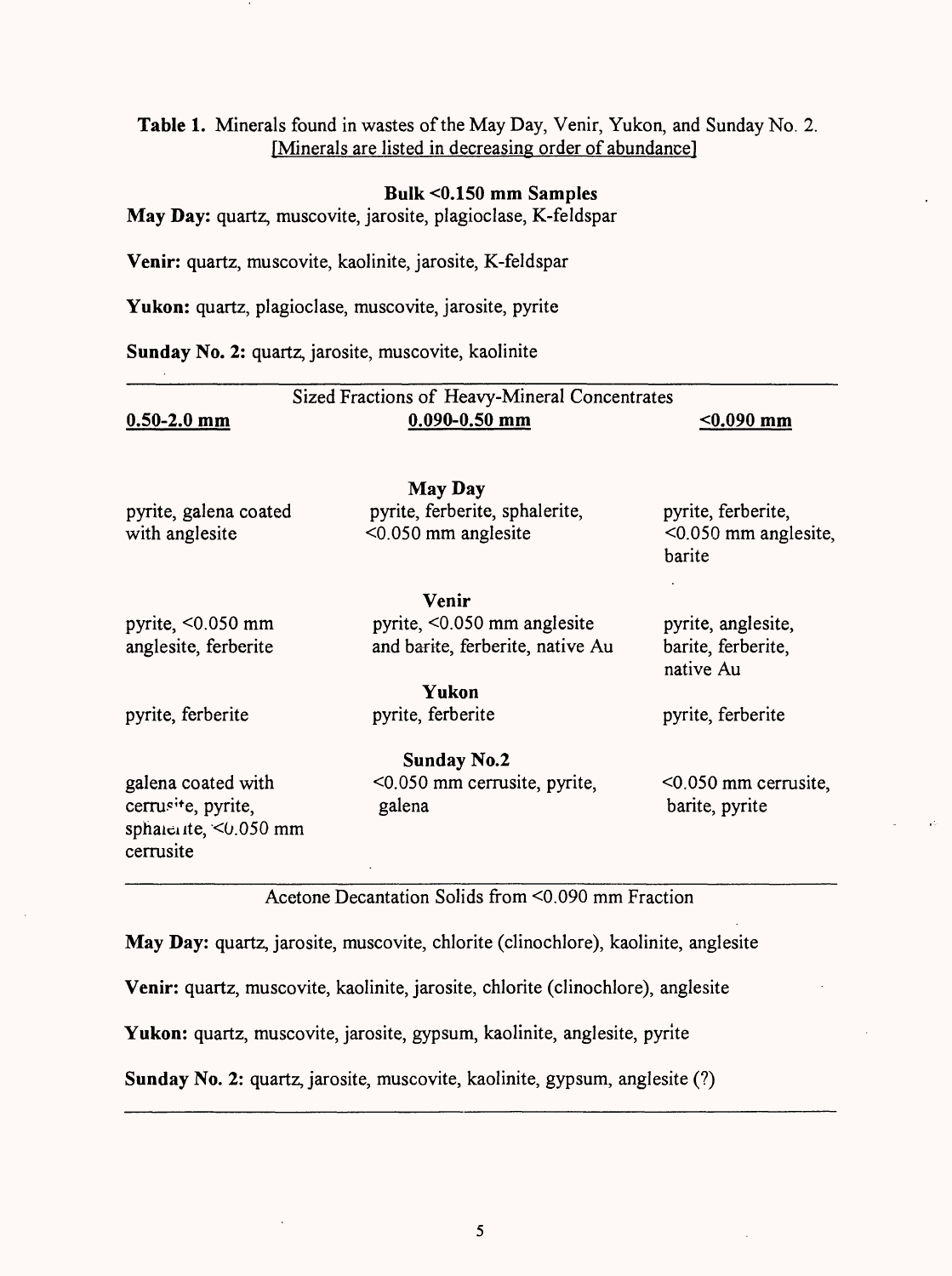Comparisons of the Fe, Cu, Zn, and Pb concentrations in the untreated <0.090 mm fractions and the acetone decant of the <0.090 mm fractions are interesting. Both Fe and Pb are enriched significantly in the acetone decant fractions, compared to the untreated <0.090 mm fractions (table 2). Jarosite is significantly enriched in the acetone decant fractions, compared to the untreated fraction. These observations indicate that an Fe-rich phase and a Pb-rich phase are present as extremely small particles that stayed in suspension in the decanted fraction. The increased concentrations of jarosite in the decanted fractions are not sufficient to account for the increased concentrations of Fe for the May Day and the Sunday No. 2 samples. The increased amounts of jarosite, as well as the concentration of chlorite in the May Day and Venir decants might be sufficient to account for the increased Fe in these fractions. The enrichment of pyrite in the acetone decant of the Yukon material may account for the increased iron content. There is no XRD detectable Fe mineral in the Sunday No. 2 decant that is present in concentrations sufficient to account for the iron enrichment. The increased amounts of Pb in the decants of the May Day, Venir, and Yukon are due to the concentrations of fine-grained anglesite. For the Sunday No. 2, the decant probably concentrated the fine-grained cerrusite identified in heavy-mineral concentrates. Because of X-ray peak interferences of kaolinite with cerrusite, the presence of cerrusite in this decant could not be confirmed.

#### PASSIVE LEACHING STUDIES WITH SMALLER LEACHATE VOLUMES

About 100-200 g from each  $\leq$  2mm fraction of these was sized to obtain a  $\leq$ 0.090 mm fraction of 30-60 g. Each of these was split with a microsplitter to obtain two approximately 12-15 g fractions. One of these was used as a reference sample for XRD and non-destructive chemical analysis. The other, aggregating 10 g was exposed to leachates sequentially using deionized water of  $pH = 5.0$  in waste:water ratios of 1:20, 1:200, and 1:100 for 24 hour periods each, in side-by-side tests. During each exposure the pH of the leachate was measured shortly after initial exposure and at the end (24 h) of the exposure of waste to leachate. At the end of each test, the leachate was sampled for cation analyses; 60 ml leachate samples were filtered  $(0.45 \text{ microme})$ , and the leachates for cation analysis were acidified with nitric acid. After sampling the leachate, the liquid was decanted prior to the following leach test. Samples were not allowed to dry between sequential leaches. The initial total concentrations of Fe, Cu, Zn, and Pb are given in Table 2 prior to any leach test. Table 3 gives the concentrations of 12 elements dissolved in the three separate leachates based on ICP/MS analysis. In each case, the concentrations of Cu, Zn, and Pb in the leachates were 5 mg  $L^{-1}$  or less. The sums of the 12 dissolved cations in each leachate, converted to mg  $g^{-1}$  are also give in Table 3, as are the final pH of the three leachate solutions. Using the sums of the cations, the relative percentages of the sums in each leachate are given. Eighty nine to 97 percent of the 12 dissolved cations (table 3) were released in the first (1:20) leach of the Venir, Yukon, and Sunday No.2 wastes; the May Day waste released only 61 percent during the first leach. Figures 1, 2, 3, and 4 show the amounts of dissolved Ca, Fe, Cu, Zn, Cd, and Pb in each of the three serial leaches for the May Day, Venir, Yukon, and Sunday No. 2, respectively. For the most part, the largest amounts of each dissolved cation was in the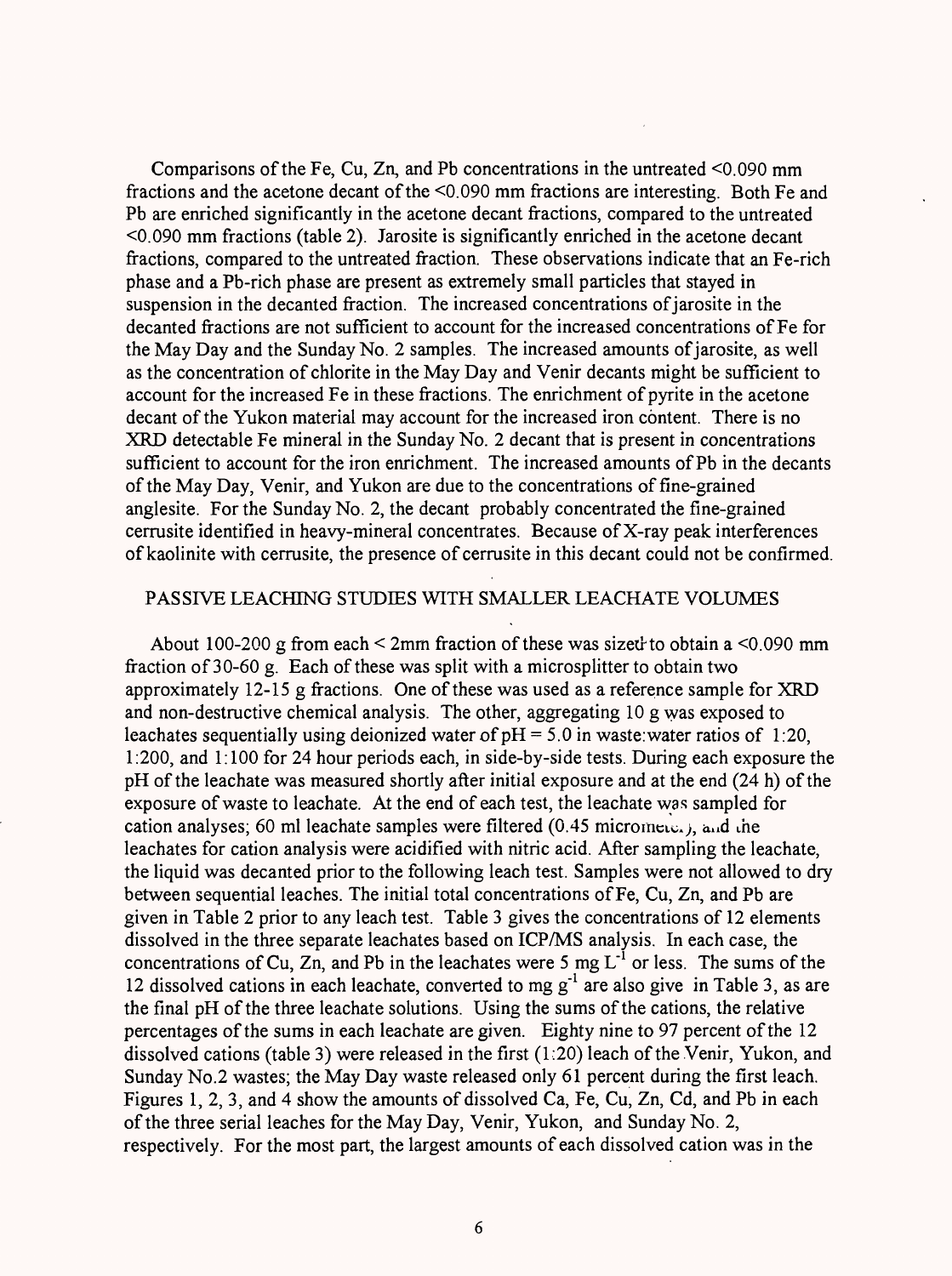first leach, partly because the pH of the first leachate was significantly lower than subsequent leaches. The exception to this is Fe for the May Day leach (fig. 1).

The concentrations of Ca in the first leaches of the Yukon and Sunday No. 2 (table 3 and figs. 3 and 4) are due to the dissolution of gypsum, found in the acetone decantation solids (table 1).

The untreated <0.090 mm fraction splits show the highest Pb concentration to be in the Sunday No. 2 waste (table 2), and the most abundant Pb mineral in the <0.090 mm heavy-mineral concentrate of this waste is the Pb-carbonate, cerrusite (table 1) which is present as <0.050 mm crystals. One might expect that the fine crystals of cerrusite would contribute significant Pb to the first (1:20) leachate, of  $pH = 2.67$ , as compared to the two other <0.090 mm wastes samples (May Day and Venir) which have anglesite as the major mineral in the <0.090 mm fraction (table 1). However, the dissolved Pb from the first (1:20) leachates of the May Day ( $pH = 3.14$ ) and the Venir ( $pH = 2.58$ ) significantly exceeded those of the Sunday No. 2. (table 3).

After the third leach, each of the remaining solids was air dried and pulverized in tungsten carbide (WC) lined mills with WC balls for 5 minutes. These pulverized solids were then exposed to deionized water ( $pH = 5.0$ ) in a ratio of 1:100 for 24 hours. The  $pH$ of these leachates is listed at the bottom of Table 3. Except for that of the Sunday No. 2 residue, the pH of the leachates is lower that the final pH of third 1:100 leach. This is believed to indicate that a water-soluble, acid-generating mineral or minerals were liberated or exposed by the reduction in grain size (pulverizing).

|                          | Fe    | Cu  | Zn                      | P <sub>b</sub> | pH of    | XRD jarosite   |  |
|--------------------------|-------|-----|-------------------------|----------------|----------|----------------|--|
|                          | wt. % |     | ---parts per million--- |                | leachate | peak intensity |  |
|                          |       |     | <b>MAYDAY</b>           |                |          |                |  |
| Untreated                | 6.1   | 270 | 1500                    | 6500           | 3.85     | 20             |  |
| Acetone decant<br>solids | 9.0   | 460 | 770                     | 12000          | 3.79     | 27             |  |
|                          |       |     | VENIR                   |                |          |                |  |
| Untreated                | 5.6   | 220 | 200                     | 2200           | 3.25     | 11             |  |
| Acetone decant<br>solids | 6.6   | 310 | 250                     | 3600           | 3.20     | 22             |  |
|                          |       |     | YUKON                   |                |          |                |  |
| Untreated                | 9.3   | 560 | 1000                    | 3000           | 3.48     | 12             |  |
| Acetone decant<br>solids | 10.7  | 300 | 470                     | 4300           | 3.36     | 32             |  |
|                          |       |     | SUNDAY No. 2            |                |          |                |  |
| Untreated                | 5.5   | 340 | 540                     | 7900           | 3.34     | 21             |  |
| Acetone decant<br>solids | 10.0  | 590 | 800                     | 14600          | 3.28     | 31             |  |

**Table 2.** Concentrations of selected elements in untreated, dry sized  $(\leq 0.090$  mm) and an acetone decanted solids fraction from <0.090 mm splits from four waste dumps. X-ray diffraction (XRD) intensities for jarosite are given for each fraction. Final pH of the 1:200 leachate (24 h) for each fraction are also shown.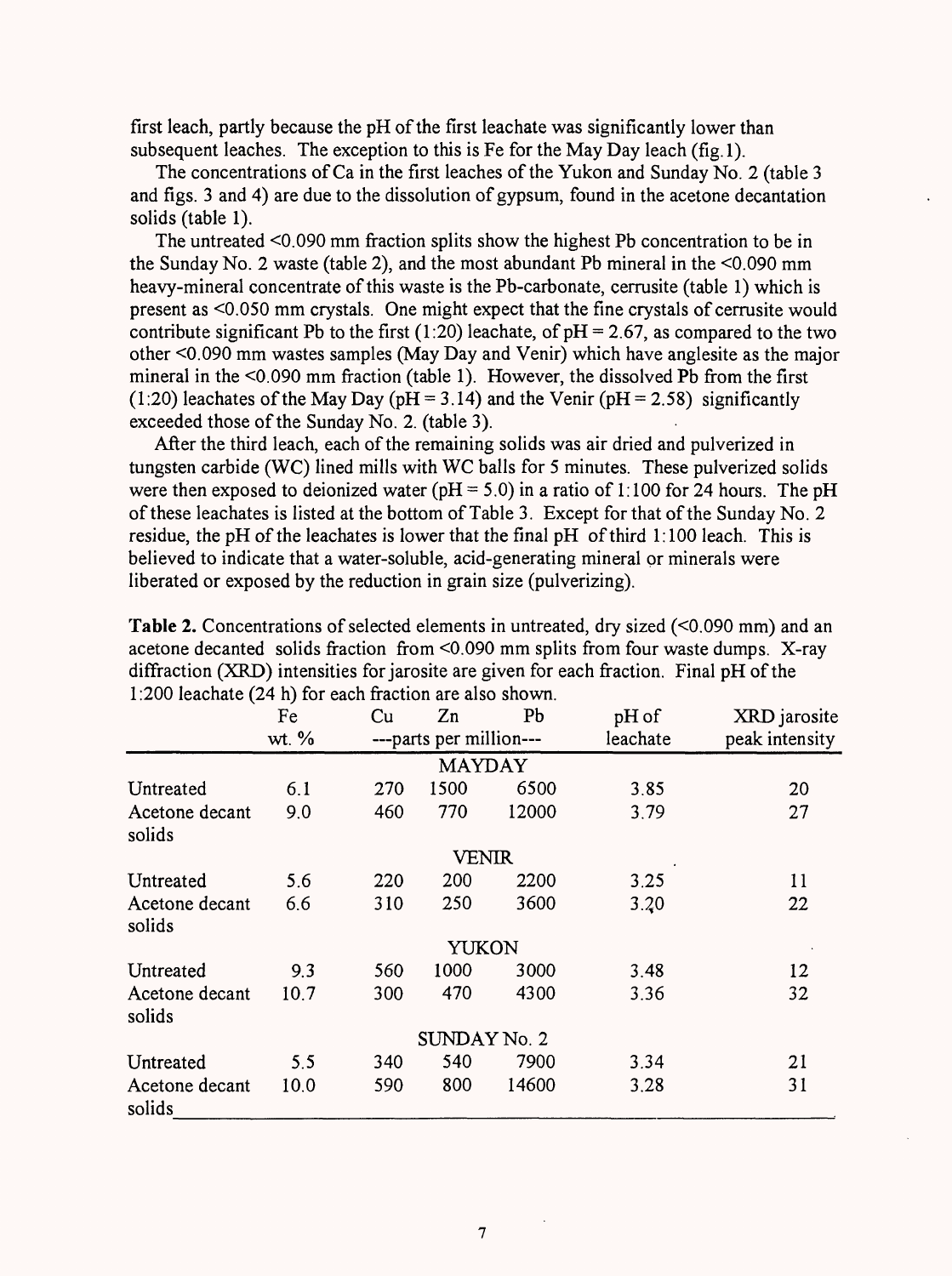| leach Na     |                     | Mg   | $\mathbf{A}$                 | Si   | $\bf K$                                     | Ca                            | Mn            | Fe                         | Cu                                             | Zn           | Cd                                                                                                                                                                                                                | Pb   | $\Sigma$           | $%$ of       |
|--------------|---------------------|------|------------------------------|------|---------------------------------------------|-------------------------------|---------------|----------------------------|------------------------------------------------|--------------|-------------------------------------------------------------------------------------------------------------------------------------------------------------------------------------------------------------------|------|--------------------|--------------|
|              |                     |      |                              |      |                                             |                               | <b>MAYDAY</b> |                            |                                                |              |                                                                                                                                                                                                                   |      |                    |              |
| 1:20         | 1.3                 | 1.0  | 0.6                          | 1.8  | 0.7                                         | 4.4                           | 0.2           | 0.84                       | 0.13                                           | 1.2          | 0.007                                                                                                                                                                                                             | 2.7  | 0.29               | 61           |
| $1:200$ 0.12 |                     | 0.03 | 0.2                          | 0.1  | $< 0.001$ 0.07 0.005                        |                               |               | 0.11                       | 0.004                                          | 0.03         | 0.0002                                                                                                                                                                                                            |      | $0.06$ 0.132       | 31           |
| $1:100$ 0.03 |                     | 0.02 | 0.01                         | 0.1  | $< 0.001 < 0.05$ 0.004 0.12                 |                               |               |                            | 0.003                                          | 0.02         | 0.0001                                                                                                                                                                                                            |      | $0.05$ 0.036       | - 8          |
|              |                     |      |                              |      |                                             |                               | <b>VENIR</b>  |                            |                                                |              |                                                                                                                                                                                                                   |      |                    |              |
| 1:20         | 1.1                 | 8.7  | 16.1                         | 1.3  | 0.2                                         | 14.7                          | 1.2           | 44.2                       | 5.1                                            | 1.0          | 0.017                                                                                                                                                                                                             |      | $0.83$ 1.89        | 97           |
|              | $1:200 < 0.02$ 0.02 |      |                              |      | $< 0.002 < 0.002 < 0.001 < 0.05$ 0.002 0.12 |                               |               |                            | 0.01                                           |              | 0.003 0.00005 0.05 0.041                                                                                                                                                                                          |      |                    | $\mathbf{r}$ |
|              | $1:100$ < 0.02 0.01 |      |                              |      | $< 0.002 < 0.002 < 0.001 < 0.05$ 0.001 0.08 |                               |               |                            |                                                |              | 0.006 0.003 0.00004 0.03 0.013                                                                                                                                                                                    |      |                    | 1            |
|              |                     |      |                              |      |                                             |                               | <b>YUKON</b>  |                            |                                                |              |                                                                                                                                                                                                                   |      |                    |              |
| 1:20         | 1.1                 | 6.2  | 12.8                         | 1.5  | 0.1                                         | $106.0$ 2.3                   |               | 23.1                       | $0.8$ , 1.6                                    |              | 0.01                                                                                                                                                                                                              |      | 0.04 3.111 91      |              |
|              | $1:200$ < 0.02 0.04 |      | 0.1                          | 0.14 |                                             | $< 0.001$ 0.42 0.12 0.24      |               |                            |                                                |              | 0.007 0.02 0.00009 0.05 0.206                                                                                                                                                                                     |      |                    | 7            |
|              | $1:100$ < 0.02 0.02 |      | 0.1                          | 0.1  | < 0.001                                     | 0.3                           |               | $0.007$ $0.12$             |                                                |              | 0.005 0.007 0.00003 0.03 0.069                                                                                                                                                                                    |      |                    | $\mathbf{2}$ |
|              |                     |      |                              |      |                                             |                               | SUNDAY No. 2  |                            |                                                |              |                                                                                                                                                                                                                   |      |                    |              |
| 1:20         | 1.2                 | 0.9  | 8.0                          | 1.0  | 0.2                                         | 17.3                          |               | $1.1$ 15.8                 | 0.38                                           | 5.2          | 0.036                                                                                                                                                                                                             |      | 0.50 1.032 89      |              |
|              | $1:200$ < 0.02 0.01 |      | 0.02                         | 0.4  |                                             | $< 0.001$ $< 0.05$ 0.002 0.05 |               |                            | 0.002                                          |              | $0.02$ $0.0001$ $0.05$ $0.111$ 10                                                                                                                                                                                 |      |                    |              |
|              |                     |      | $1:100$ < 0.02 0.004 < 0.002 | 0.1  |                                             | $< 0.001$ < 0.05 0.002 0.02   |               |                            | 0.001                                          |              | $0.01$ 0.0001                                                                                                                                                                                                     |      | $0.01$ 0.015       | $\mathbf{1}$ |
|              |                     |      |                              |      |                                             |                               |               |                            | Leachate pH values after each of three leaches |              |                                                                                                                                                                                                                   |      |                    |              |
|              |                     |      |                              |      |                                             |                               |               | Iratios are solid: liquid] |                                                |              |                                                                                                                                                                                                                   |      |                    |              |
|              |                     |      | <b>MAYDAY</b>                |      |                                             | <b>VENIR</b>                  |               |                            |                                                | <b>YUKON</b> |                                                                                                                                                                                                                   |      | <b>SUNDAY No.2</b> |              |
| First        | 1:20                |      | 3.14                         |      |                                             | 2.58                          |               |                            |                                                | 2.80         |                                                                                                                                                                                                                   | 2.67 |                    |              |
| Second       | 1:200               |      | 3.93                         |      |                                             | 3.82                          |               |                            |                                                | 3.73         |                                                                                                                                                                                                                   | 3.81 |                    |              |
| Third        | 1:100               |      | 4.07                         |      |                                             | 4.12                          |               |                            |                                                | 3.91         |                                                                                                                                                                                                                   | 3.98 |                    |              |
|              |                     |      |                              |      |                                             |                               | for 24 hours  |                            |                                                |              | Leachate pH after the four samples, already leached three times, were pulverized for 5 minutes in a<br>tungsten carbide ball mill using tungesten carbide balls and then leached with the pH 5.00 deionized water |      |                    |              |
| 1:100        |                     |      | 3.82                         |      |                                             | 3.89                          |               |                            |                                                | 3.81         |                                                                                                                                                                                                                   | 4.03 |                    |              |

**Table 3.** Concentrations of 12 elements dissolved in each of three serial leachates of 10-gram samples of the <0.090 mm fraction from four waste piles determined by ICP/MS and ICP/AES (of 0.45 micron filtered leachates).

 $\ddot{\phantom{a}}$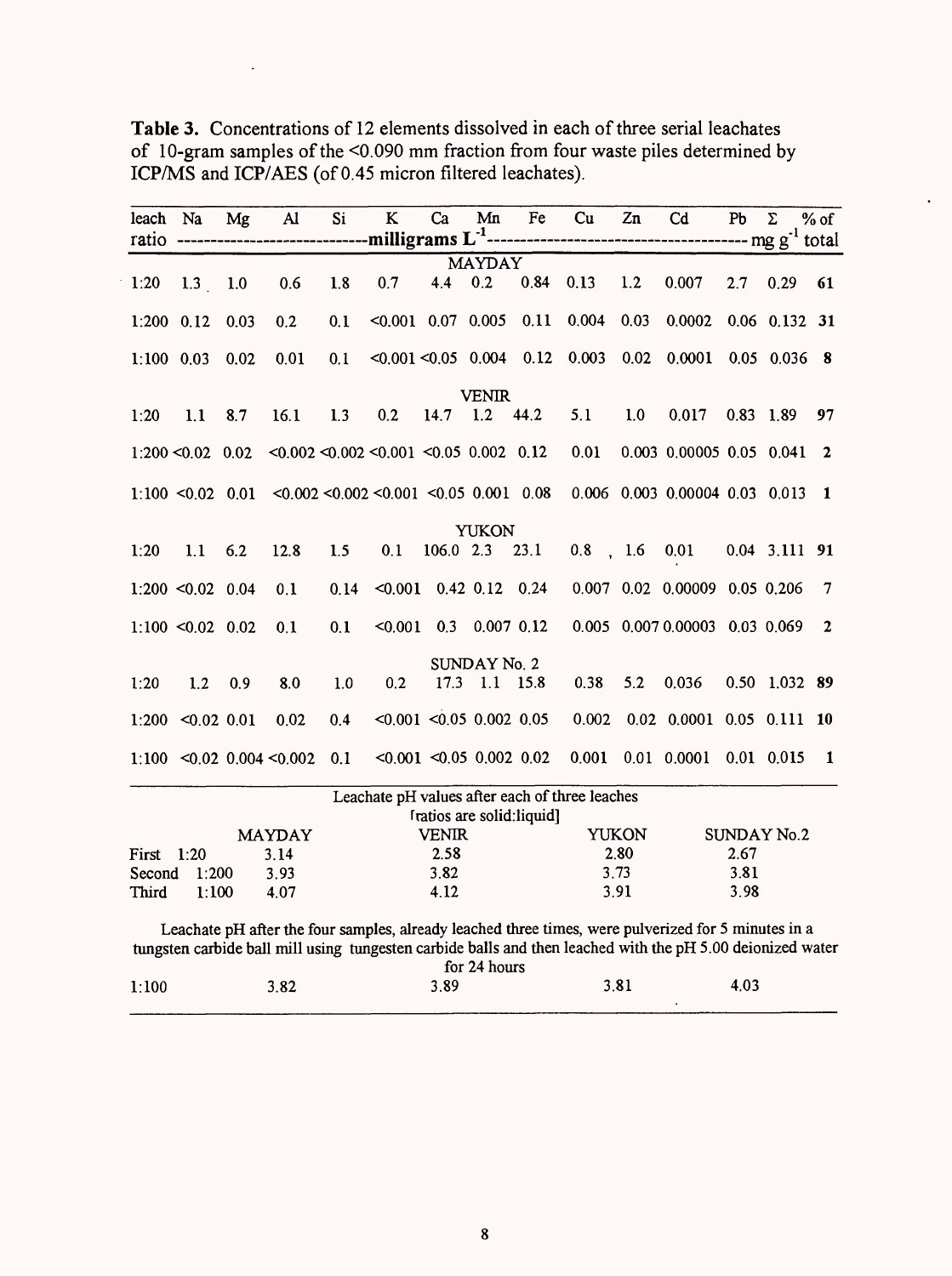#### PASSIVE LEACHING WITH LARGER LEACHATE VOLUMES

These experiments were done to simulate metal mobility and acid generation during spring freezing-thawing and associated snowmelt runoff. Diurnal thawing and runoff will result in exposure of relatively thin ( a few to several cm) surficial layers to very large natural leachate volumes.

Splits from the  $\leq 0.090$  mm solid fractions were used to obtain 0.5 g samples from each of the four untreated waste samples that were used in the prior leaching experiments. These 0.5 g samples were exposed to deionized water, side-by-side in solid:liquid ratios of 1:4,000, 1:8000, and 1:8,000 in three serial 24 h periods each. Leachate samples  $(0.45 \mu m)$  filtered) of 60 ml each were obtained for cation analysis (HNOs acidified) and sulfate analysis, respectively, from each of the 12 leachates. Analytical data for the ICP/MS analyses and the sulfate analyses as well as the final pH of each leachate are given in Table 4.

After the end of the second 24 h leach of the Venir waste, an orange precipitate was visible on the upper surface of the leached waste. This is believed to be an amorphous Fe-oxide, or Fe-oxyhydroxide precipitated from the leachate. No detectable Fe was present in any of the leachates with a pH higher than 4.48, even though significant acid was generated in all of the leachates (table 4). The Fe detection limit is  $\leq 0.2 \mu g L^{-1}$ .

| leach        | Mg            | Al                                     | Si   | Ca   | Mn  | Fe           | Cu   | Zn    | C <sub>d</sub> | Pb   | SO <sub>4</sub> | final |
|--------------|---------------|----------------------------------------|------|------|-----|--------------|------|-------|----------------|------|-----------------|-------|
| ratio        |               | -micrograms per liter----------------- |      |      |     |              |      |       |                |      |                 | pH    |
|              | <b>MAYDAY</b> |                                        |      |      |     |              |      |       |                |      |                 |       |
| 1:4000       | 2.4           | < 0.2                                  | 67   | $50$ | 0.5 | < 0.2        | 2.0  | 4.4   | 0.02           | 14.0 | 600             | 4.48  |
| 1:8000       | 0.8           | < 0.2                                  | 46   | $50$ | 0.1 | < 0.2        | 0.3  | 1.0   | < 0.01         | 2.4  | 100             | 4.80  |
| 1:8000       | 0.6           | < 0.2                                  | 47   | $50$ | 0.1 | < 0.2        | 0.2  | 0.9   | $0.01$         | 0.5  | 100             | 4.90  |
|              |               |                                        |      |      |     | <b>VENIR</b> |      |       |                |      |                 |       |
| 1:4000       | 38.5          | 37.4                                   | 43   | $50$ | 4.3 | 120.0        | 22.0 | 5.8   | 0.04           | 53.0 | 2800            | 4.05  |
| 1:8000       | 1.7           | < 0.2                                  | 36   | $50$ | 0.2 | < 0.2        | 1.2  | < 0.5 | $0.01$         | 4.7  | 300             | 4.60  |
| 1:8000       | 0.6           | < 0.2                                  | $20$ | $50$ | 0.1 | < 0.2        | 0.3  | 0.5   | 0.01           | 2.1  | 200             | 4.66  |
|              |               |                                        |      |      |     | <b>YUKON</b> |      |       |                |      |                 |       |
| 1:4000       | 22.3          | 21.1                                   | 52   | 268  | 7.7 | 23.0         | 3.1  | 8.1   | 0.04           | 2.8  | 2600            | 4.19  |
| 1:8000       | 1.8           | < 0.2                                  | 41   | $50$ | 0.5 | < 0.2        | 0.6  | 0.9   | $0.01$         | 0.9  | 400             | 4.55  |
| 1:8000       | 0.8           | < 0.2                                  | 87   | $50$ | 0.2 | < 0.2        | 0.2  | 0.8   | < 0.01         | 0.8  | 300             | 4.66  |
| SUNDAY No. 2 |               |                                        |      |      |     |              |      |       |                |      |                 |       |
| 1:4000       | 4.6           | 9.0                                    | 24   | 71   | 5.0 | 14.0         | 2.1  | 28.0  | 0.14           | 31.0 | 1800            | 4.12  |
| 1:8000       | 1.0           | < 0.2                                  | 61   | $50$ | 0.3 | < 0.2        | 0.2  | 1.7   | < 0.10         | 3.8  | 300             | 4.67  |
| 1:8000       | 0.8           | < 0.2                                  | 34   | $50$ | 0.2 | < 0.2        | 0.1  | 2.1   | < 0.10         | 2.0  | 200             | 4.82  |

**Table 4.** Concentrations of selected elements dissolved in each of three serial leachates for 0.5 g of <0.090 mm fractions from four waste piles determined by ICP/MS on acidified 0.45  $\mu$ m-filtered samples. [Na <20, and K <30 micrograms per liter, leach ratios refer to solids:leachate]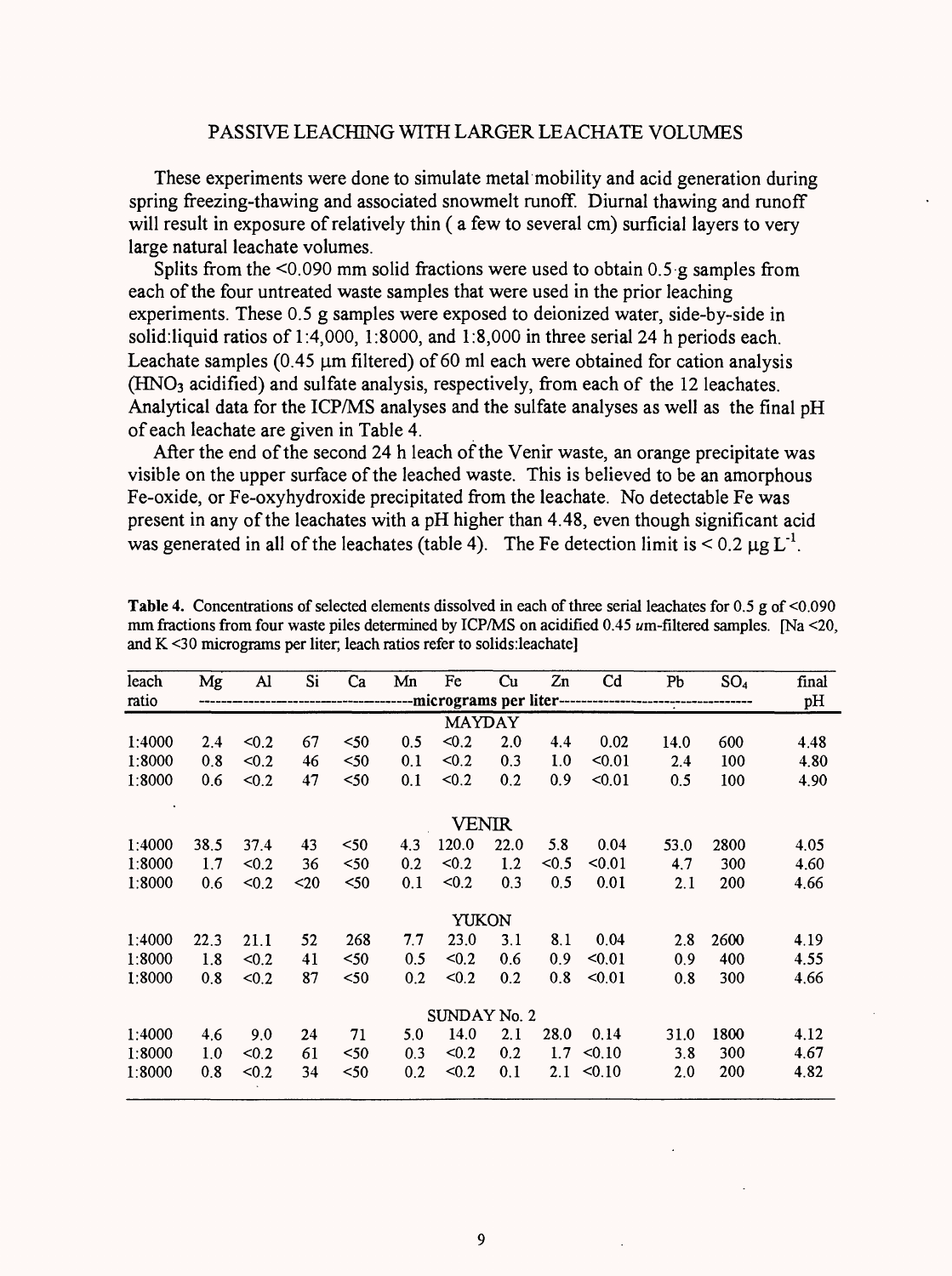Table 5 summarizes the comparison of some parameters of the smaller volume leachates versus those of the larger volume leachates. For Fe the smaller volume leachates left the most dissolved Fe, except for the Venir leachate; the much higher pH values of the large volume leachates caused initially dissolved Fe to be precipitatated as amorphous Fe-oxyhyrdoxide. For Cu, Zn, and Pb, the larger volume leachates produced twice as much, or more dissolved metals. In terms of acid generation, the large volume leachates produced 45-63 times more  $H<sup>+</sup>$  than the smaller volume leachates. One can infer from these comparisons that the greatest detrimental impact on drainage waters from waste piles (natural leaching) probably occurs during spring runoff from snowmelt in environments of thick snowfall accumulations such as Silverton (Animas River headwaters) and Leadville (Arkansas River headwaters) Colorado, and the Boulder River headwaters in northern Jefferson County, Montana.

The data presented in Table 5 also demonstrate that the potential for metal mobility (solubility) and acid generation, on a short term (leaching) basis (e.g. 24-72 h) for old (40-100 yr) metal-mining related wastes is best determined using large leachate volumes (1:4000) rather than small leachate volumes. This applies for climatic conditions where snowfall accumulations are more than about 100-200 cm  $y<sup>-1</sup>$  and spring/summer thawing melts virtually all of the snow.

| nich iauð vi hydig tv sving. Twairið amvand ví aðig generaðum af dísu gríðin in termið ví "11". "The sam<br>of dissolved metals is expressed in micrograms per gram of solid. |          |                         |                                |     |                  |                      |
|-------------------------------------------------------------------------------------------------------------------------------------------------------------------------------|----------|-------------------------|--------------------------------|-----|------------------|----------------------|
| Ratios of solid to liquid                                                                                                                                                     | Fe       | Cu                      | Zn                             | Pb  | pH of serial     | Moles of $H^+g^{-1}$ |
| in three serial leaches                                                                                                                                                       |          |                         | -micrograms gram <sup>-1</sup> |     | <b>leachates</b> | $X 10^{-4}$          |
|                                                                                                                                                                               |          |                         | <b>MAYDAY</b>                  |     |                  |                      |
| 1:20; 1:200; 1:100                                                                                                                                                            | 51       | $\overline{\mathbf{4}}$ | 32                             | 71  | 3.14, 3.93, 4.07 | 0.049                |
| 1:4000; 1:8000; 1:8000                                                                                                                                                        | $<\!\!8$ | 24                      | 66                             | 158 | 4.48, 4.80, 4.90 | 2.2                  |
|                                                                                                                                                                               |          |                         | <b>VENIR</b>                   |     |                  |                      |
| 1:20; 1:200; 1:100                                                                                                                                                            | 916      | 105                     | 21                             | 30  | 2.58, 3.82, 4.12 | 0.104                |
| 1:4000; 1:8000; 1:8000                                                                                                                                                        | 960      | <b>200</b>              | 54                             | 533 | 4.05, 4.60, 4.66 | 6.2                  |
|                                                                                                                                                                               |          |                         | YUKON                          |     |                  |                      |
| 1:20; 1:200, 1:100                                                                                                                                                            | 522      | 18                      | 37                             | 14  | 2.80, 3.73, 3.91 | 0.093                |
| 1:4000; 1:8000; 1:8000                                                                                                                                                        | 184      | 38                      | 92                             | 50  | 4.19, 4.55, 4.66 | 5.9                  |
|                                                                                                                                                                               |          |                         | SUNDAY NO. 2                   |     |                  |                      |
| 1:20; 1:200; 1:100                                                                                                                                                            | 328      | 8                       | 110                            | 21  | 2.67, 3.81, 3.98 | 0.095                |
| 1:4000; 1:8000; 1:8000                                                                                                                                                        | 112      | 22                      | 268                            | 341 | 4.12, 4.67, 4.82 | 4.5                  |

**Table** 5. Sum of selected metals dissolved in two sets of three passive 24 hour serial leachates of the four mine-related waste dumps. One set has a relatively low ratio of liquid to solid, the second has a relatively high ratio of liquid to solid. Relative amounts of acid generation are also given in terms of  $H<sup>+</sup>$ . The sum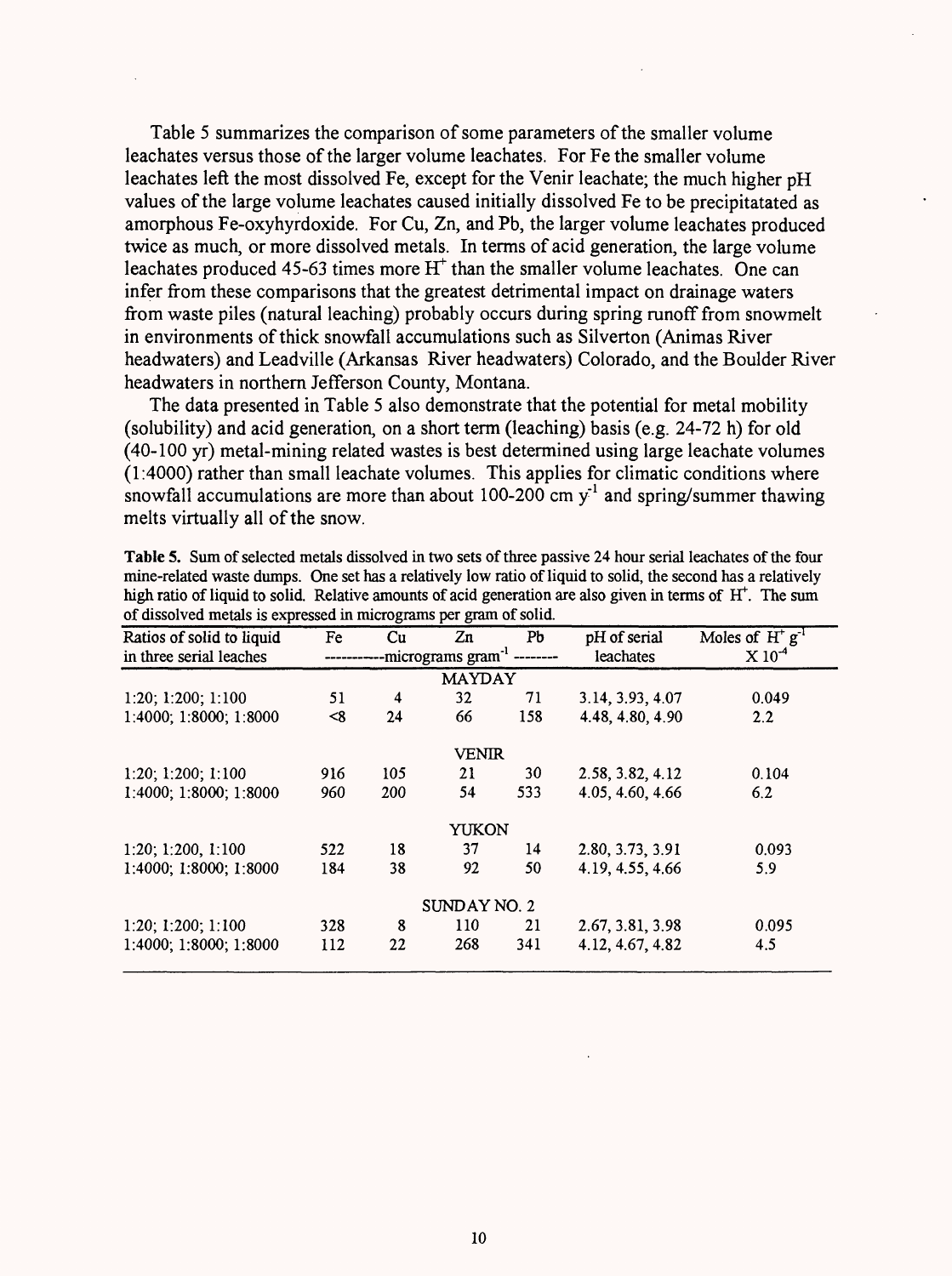## ACID-GENERATING CAPACITIES OF SOME Fe-DOMINANT SECONDARY SULFATES

Fe-rich hydrated sulfates originating from the oxidation of pyrite-rich metal-mining related wastes, or natural oxidation of pyrite-rich deposits may generate highly acidic conditions in many environments (Alpers and others, 1994). Four simple leaching experiments were done using natural copiapite  $[Fe^{+2}Fe^{+3}(SO_4)_6(OH)_2.2OH_2O]$  and natural coquimbite  $[Fe<sub>2</sub><sup>+3</sup>(SO<sub>4</sub>)<sub>3</sub>$ .9H<sub>2</sub>O] from the Vulcan mine near Gunnison, Colorado, and ferricopiapite  $[Fe^{+3}{}_{5} (SO_4)_6 O(OH)$ .20H<sub>2</sub>O] obtained by evaporation of 2 L of laboratory leachate of the Sunday No. 2 waste, and a synthetic preparation of rhomboclase  $[H<sup>+1</sup>Fe<sup>+3</sup>(SO<sub>4</sub>)<sub>2</sub>$ .4H<sub>2</sub>O]. Each was identified by XRD. In order to simulate what may happen when a metal-mining related waste aggregating 100 grams, but only containing 0.2 g, or 0.2 weight percent of one of these four minerals, 0.2 grams of each of them was exposed to 2 L of deionized water of  $pH = 5.0$ . The results are given in Table 6 which shows that after 24 hours, large amounts of acid are generated, even though the ratio of hydrated Fe-sulfates to leachates is 1:10,000. Such small amounts of hydrated Fesulfates, in the range of 0.2 to even 0.5 weight percent in bulk  $(\leq 2.0 \text{ mm})$  samples, will probably not be detected by conventional XRD analysis. The values given in Table 6 are those that were measured before precipitation of any visible Fe-oxyhydroxides.

**Table 6.** Minimum measured acid-generating capacity of four soluble hydrated Fe sulfates determined by exposing  $0.2$  g of each of them to 2 L of deionized water (pH= 5.0) +0.3) for 24 h. [After about 24 h, precipitation of amorphous Fe-oxyhydroxides may occur and this will further reduce the pH of the leachates. e.g. for ferricopiapite the pH of the leachate was 3.30 at 24 h. After 48 h significant precipitation of highly visible orange colloidal or amorphous Fe-oxyhydroxides, the pH of the leachate was 3.10]\_\_\_\_\_\_\_\_

| Mineral        | Acid generation potential<br>$H^{\dagger}$ in millimoles $g^{-1}$ |  |
|----------------|-------------------------------------------------------------------|--|
| rhomboclase    | 0.114                                                             |  |
| coquimbite     | 0.069                                                             |  |
| copiapite      | 0.060                                                             |  |
| ferricopiapite | 0.056                                                             |  |

### SIGNIFICANCE OF JAROSITE-MEMBER MINERALS OF THE ALUNITE GROUP IN ACID-GENERATING METAL-MINING RELATED WASTES

From our studies of the minerals present in more than 100 separate waste piles, it is apparent that the jarosite members of the alunite group (Fleischer, 1993, p. 187) seem to be most frequently associated with the wastes that generate the most acidity, and thereby the most mobile (dissolved) heavy metals  $(Z > Fe)$ . These sulfates of the jarosite members include: argentojarosite, beaverite, hydronium jarosite, jarosite, natrojarosite, osarizawaite, and plumbojarosite. They have the general formula of  $AB_3(SO_4)_2(OH)_6$ , where  $A = Ag$ ,  $K$ ,  $Na$ ,  $H$ ,  $Pb$ ; and  $B = Al$ ,  $Cu$ ,  $Fe^{+3}$ , but many substitutions of other ions may occur (Scott, 1987). The jarosite members of the alunite group have  $Fe^{+3}$  in the B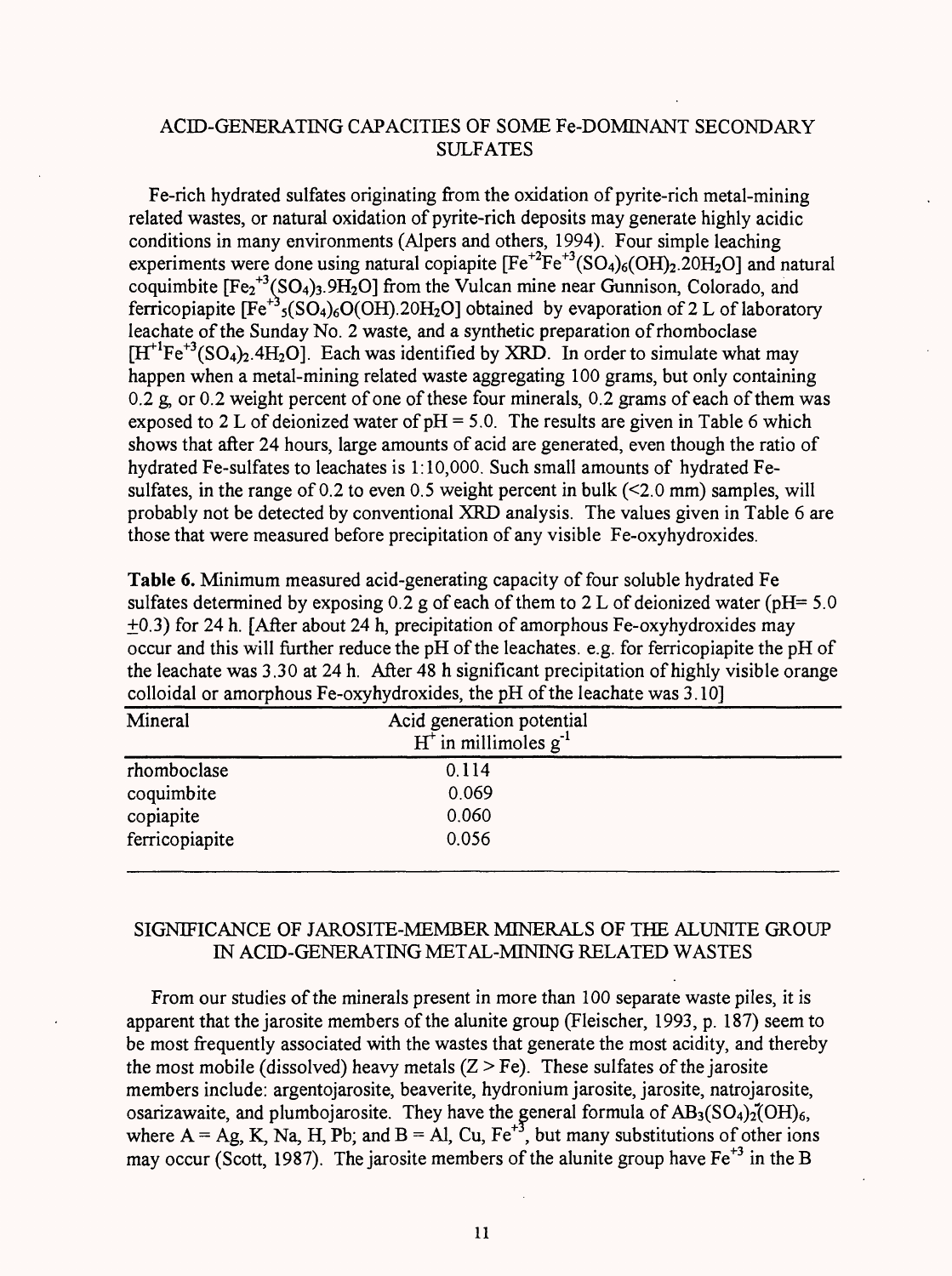site, rather than Al, which occupies the B site in alunite. The term jarosite, as used here, refers to any of the minerals of the jarosite family listed above which have the strongest XRD reflection (hkl = 113) at 29.0+-0.2  $^{\circ}$  2  $\theta$  using Cu X-radiation.

Jarosite is the dominant sulfate detected by XRD analysis of splits of 111 metalmining related waste pile samples from the Animas River headwaters near Silverton, Colorado collected in 1997. Desborough and Fey (1997) reported jarosite, found by XRD analysis, to be the dominant sulfate in 15 of 19 metal-mining related waste piles in the headwaters of the Boulder River near Basin, Montana. Table 7 shows the relations of XRD detected jarosite in waste samples, and the final pH of 1:20 (waste:leachate) leachates of some mine wastes in Colorado and Montana. The significant differences in the mean pH of leachates of those samples with XRD detectable jarosite versus those without XRD detectable jarosite seems to indicate some association of the presence of jarosite with wastes that produce more acidic leachates.

|                                         | 111 Animas River headwater wastes near Silverton, Colorado |
|-----------------------------------------|------------------------------------------------------------|
| 70 samples with XRD detectable jarosite | 41 samples without XRD detectable jarosite                 |
| Mean $pH = 3.51$                        | Mean $pH = 4.72$                                           |
| $pH$ range = 2.65-6.65                  | $pH$ range = 2.83-7.77                                     |
|                                         | 19 Boulder River headwater wastes near Basin, Montana      |
| 15 samples with XRD detectable jarosite | 4 samples without XRD detectable jarosite                  |
| Mean $pH = 3.69$                        | Mean $pH = 5.12$                                           |
| $pH$ range = 2.75-5.93                  | $pH$ range = 3.25-6.78                                     |

It is important to recognize that the association of jarosite minerals with acidgenerating capacities of these wastes does not prove that these minerals are responsible for acid generation. Other more soluble iron sulfates, possibly present in these wastes, but not detectable by XRD studies, may be responsible for significant amounts of the acid generated in leachates. However, the jarosite-group minerals probably have different solubilities, and mineral grain size will also affect their solubilities. Bigham and others (1994, 1996) show that in low temperature oxidizing (weathering) conditions jarositegroup minerals form chiefly at a pH in the range of 2.0-3.6 in Fe-rich and sulfate-rich waters. Therefore the identification of jarosite in metal-mining related wastes is

**Table** 7. Relations of X-ray diffraction detected jarosite in metal-mining related wastes and the final pH of their leachates after exposure of 100 grams of waste to 2 L of deionized water for 24 hours.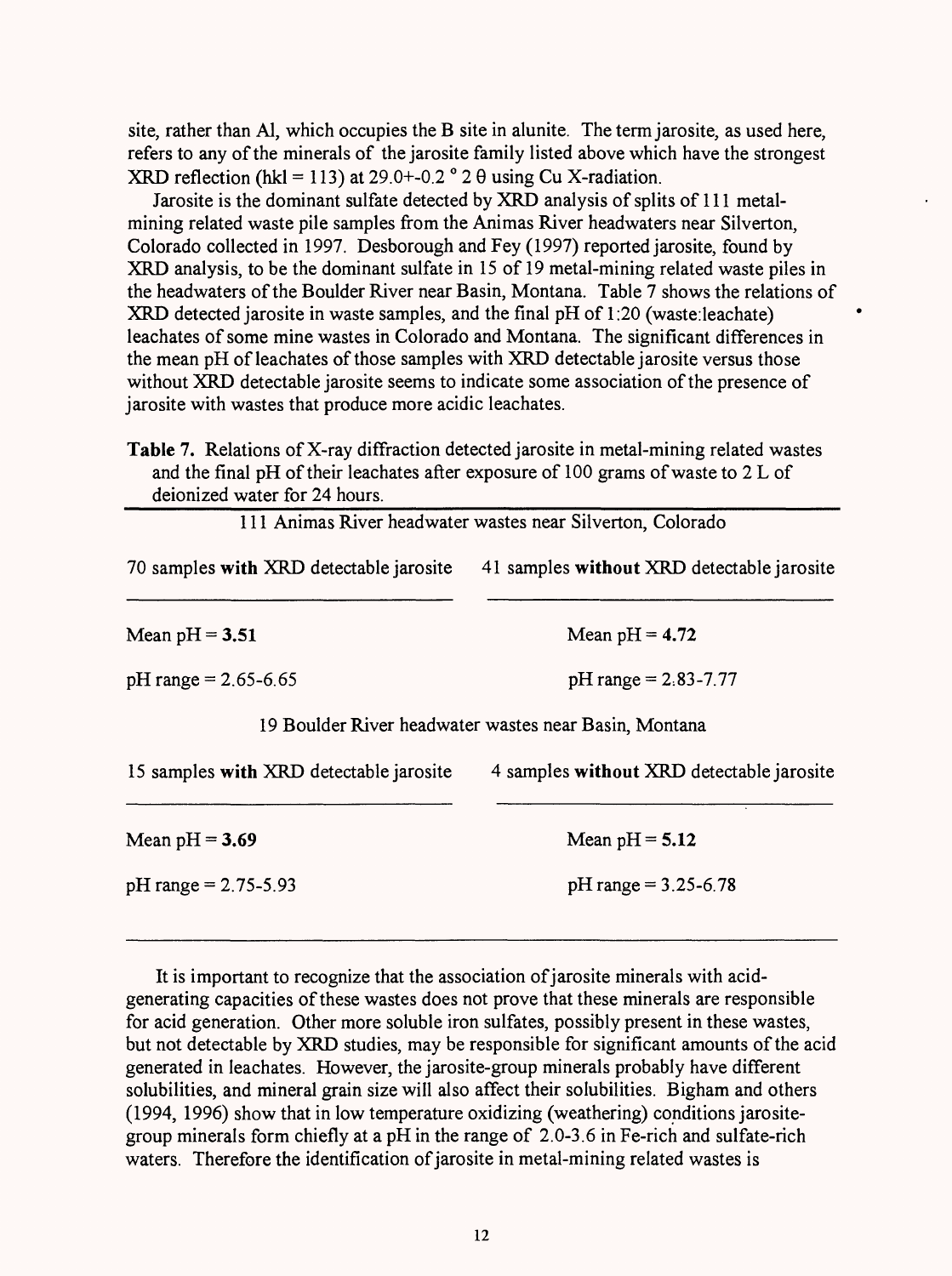important in identifying those wastes that may have significant adverse water-quality degradation. The presence of jarosites in metal-mining related wastes can only be verified by XRD or detailed electron microscopy because these jarosites are extremely fine grained, shown by Bigham and others (1990, fig. If and 1996, fig. 3c) to be less than 0.05 micrometers.

Presently, it is not clear whether or not jarosites in mine wastes that we have studied might contribute acidity or soluble metals to our water leachates. Baron and Palmer (1996) show that jarosite  $[KFe<sub>3</sub>(SO<sub>4</sub>)<sub>2</sub>(OH)<sub>6</sub>]$  is essentially insoluble. We conclude that the jarosite-group minerals present in our wastes are probably much less soluble than the hydrated Fe-rich sulfates that we infer are present in these wastes.

#### **SUMMARY**

We have been unable to identify the principal acid-generating mineral(s) or amorphous phase(s) present in the metal-mining related wastes studied here. We presume this is due to the fact that soluble Fe and/or Al sulfates generating acid are present in such low concentrations that our XRD methods did not detect these phases.

A single laboratory leach (24 h.) of weathered mine waste using deionized water, regardless of the ratio of solid waste: leachate in the range of 1:20 to 1:4000, probably will not reveal the total short-term acid-generating capacity and metal mobility that might be of concern for degradation of water quality for aquatic life.

Mineralogical and waste leaching studies of about 140 metal-mining related waste piles show that those wastes with XRD-detectable jarosite generally produce leachates with a lower pH than those wastes without XRD-detectable jarosite. This does not indicate jarosite contributes to acid generation, because it is virtually insoluble in deionized water.

### **ACKNOWLEDGMENTS**

We thank Paul Briggs (USGS) for ICP/AES analysis of several leachates analyzed to test the reliability of ICP/MS analyses of the same leachates by ACTLABS, Inc. reported here.

#### **REFERENCES CITED**

- Alpers, C.N., Blowes, D.W., Nordstrom, D.K., and Jambor, J.L., 1994, Secondary minerals and acid mine-water chemistry: *in* Short course handbook on environmental geochemistry of sulfide mine-wastes, Mineralogical Association of Canada, Waterloo, Ontario, May, 1994, pp. 247-270.
- Baron, D., and Palmer, C.D., 1996, Solubility of jarosite at 4-35°C; Geochimica et Cosmochimica Acta, v. 60, pp. 185-195.
- Bigham, J.M., Schwertmann, U., Carlson, L., and Murad, E., 1990, A poorly crystallized oxyhydroxysulfate of iron formed by bacterial oxidation of  $Fe(II)$  in acid mine waters: Geochimica et Cosmochimica Acta, v. 54, pp. 2743-2758.

Bigham, J.M., Carlson, L., and Murad, E., 1994, Schwertmannite, a new iron oxyhydroxy-sulphate from Pyhasalmi, Finland, and other localities: Mineralogical Magazine, v. 58, pp. 641-648.

Bigham, J.M., Schwertmann, U., and Pfao, G, 1996, Influence of pH on mineral speciation in a bioreactor simulating acid mine drainage: Applied Geochemistry, v. 11, pp. 845-849.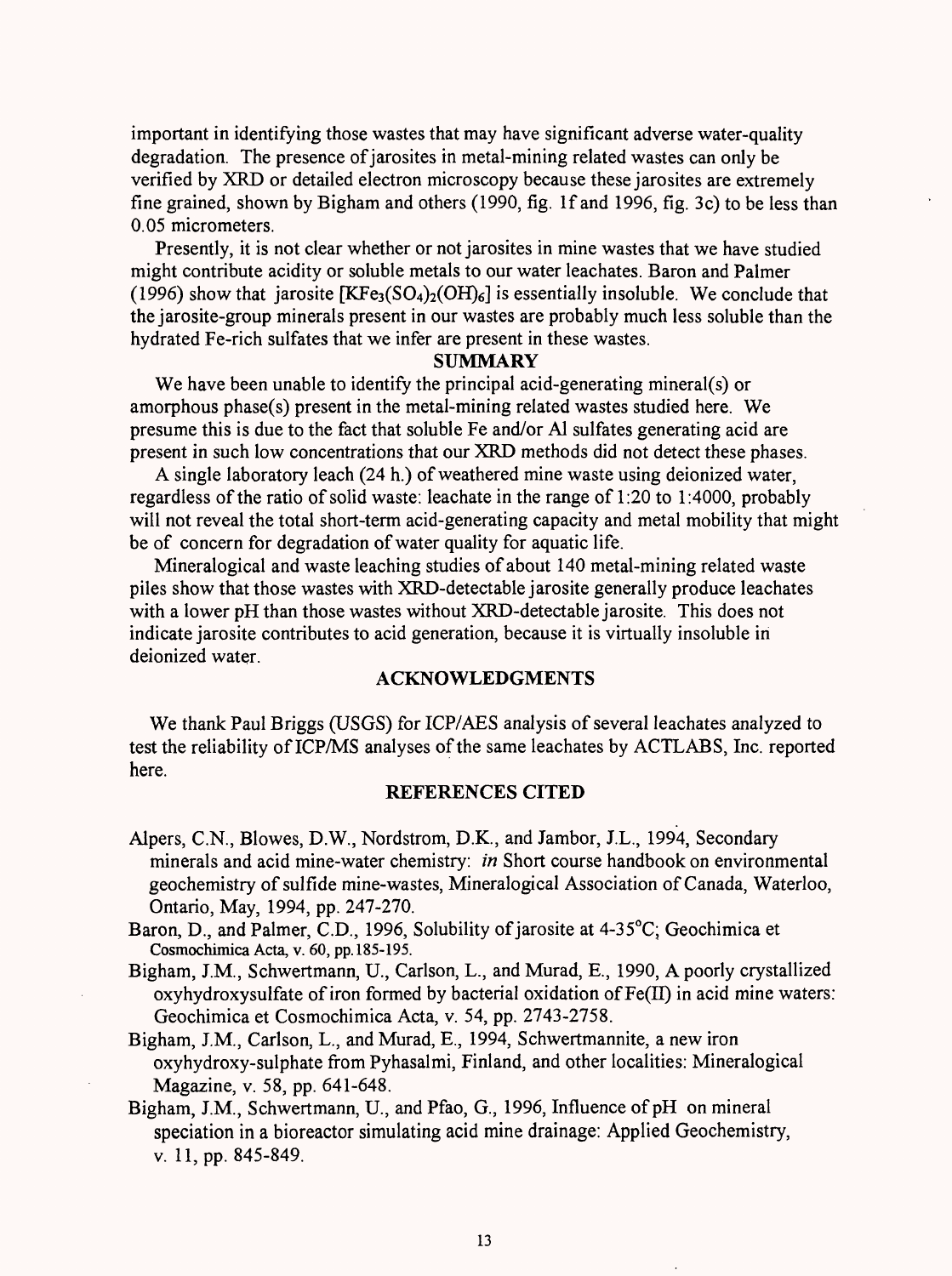- Desborough, G.A., and Fey, DL., 1997, Preliminary characterization of acid-generating potential and toxic metal solubility of some abandoned metal-mining related wastes in the Boulder River headwaters, northern Jefferson County, Montana: U.S.Geological Survey Open-File Report 97-478, 21 p.
- English, B.L., Desborough, G.A., and Raymond, W.H., 1987, A mechanical panning technique for separation of fine-grained gold and other heavy minerals: U. S. Geological Survey Open-File Report 87-364, 9 p.
- Fleischer, M., 1983, Glossary of mineral species: the Mineralogical Record, Inc., Tucson, Arizona, 202 p.
- Scott, K.M., 1987, Solid solution in, and classification of, gossan-derived members of the alunite-jarosite family, northwest Queensland, Australia: American Mineralogist, v. 72,pp.l78-187.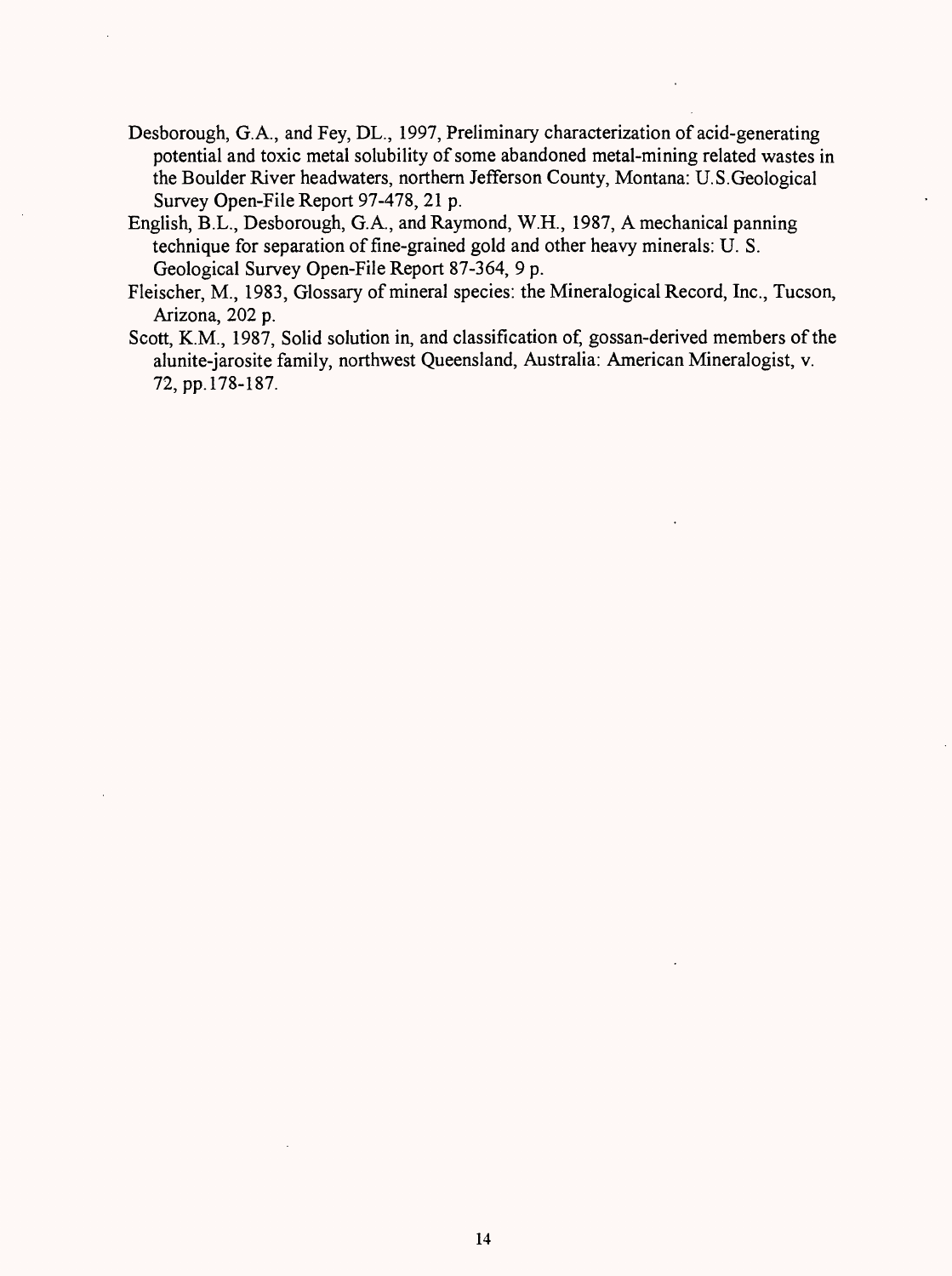

**Cations dissolved in each of three leaches of Mayday <0.090 mm fraction**

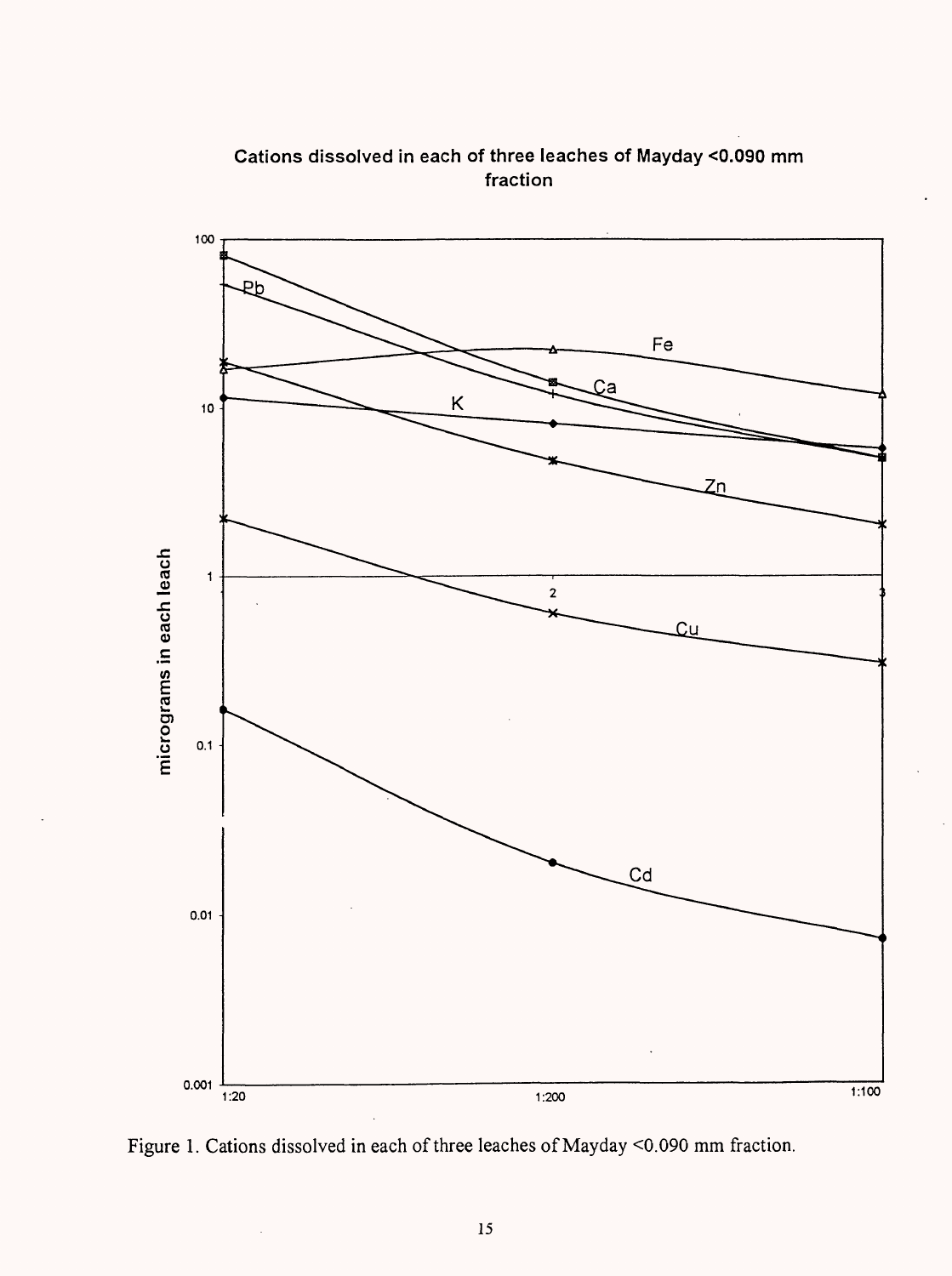

**Cations dissolved in each of three leaches of Venir <0.090 mm fraction**

Figure 2. Cations dissolved in each of three leaches of Venir <0.090 mm fractions.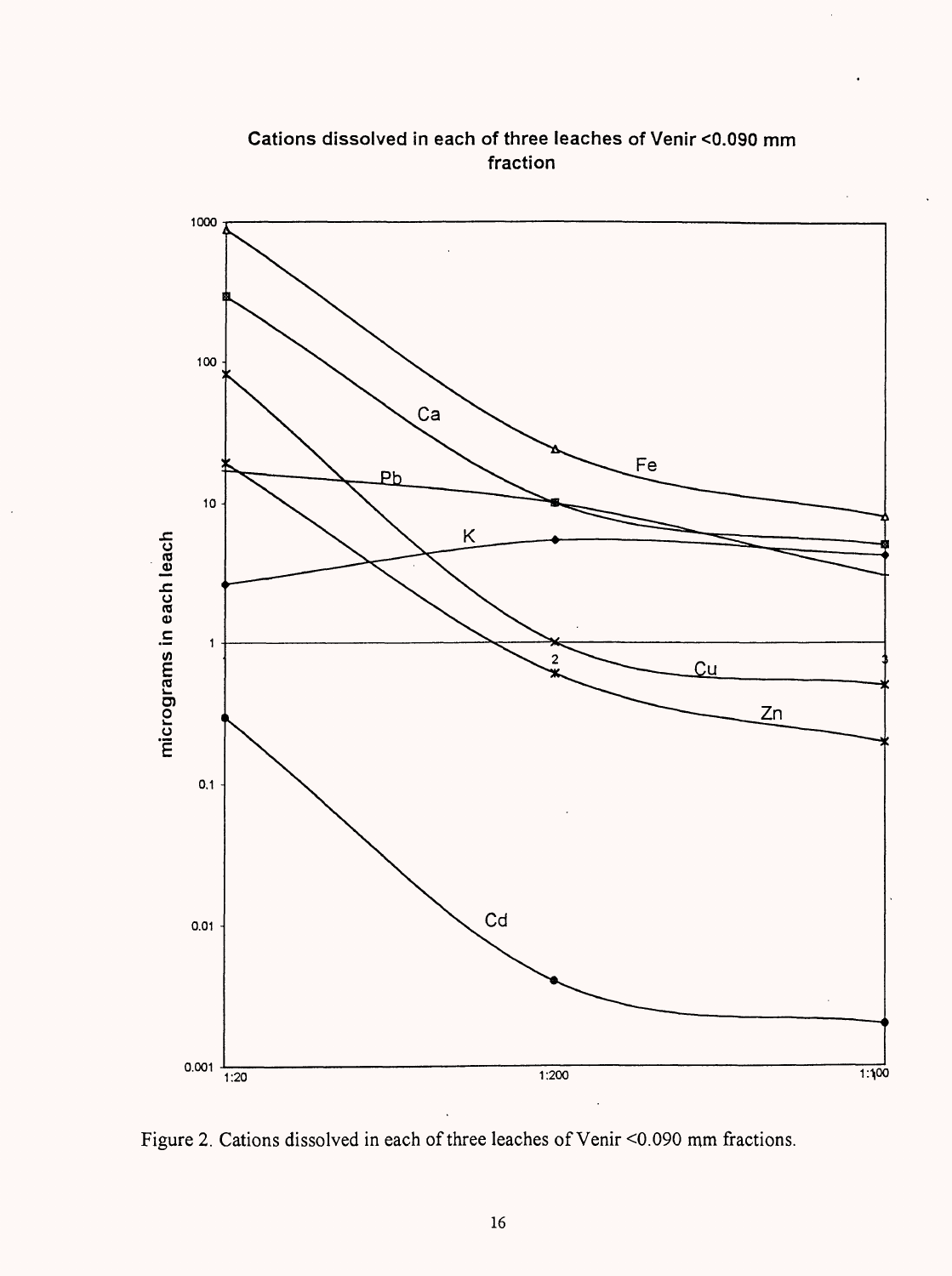

**Cations dissolved in each of three leachates of Yukon <0.090 mm fraction**

Figure 3. Cations dissolved in each of three leachates of Yukon <0.090 mm fractions.